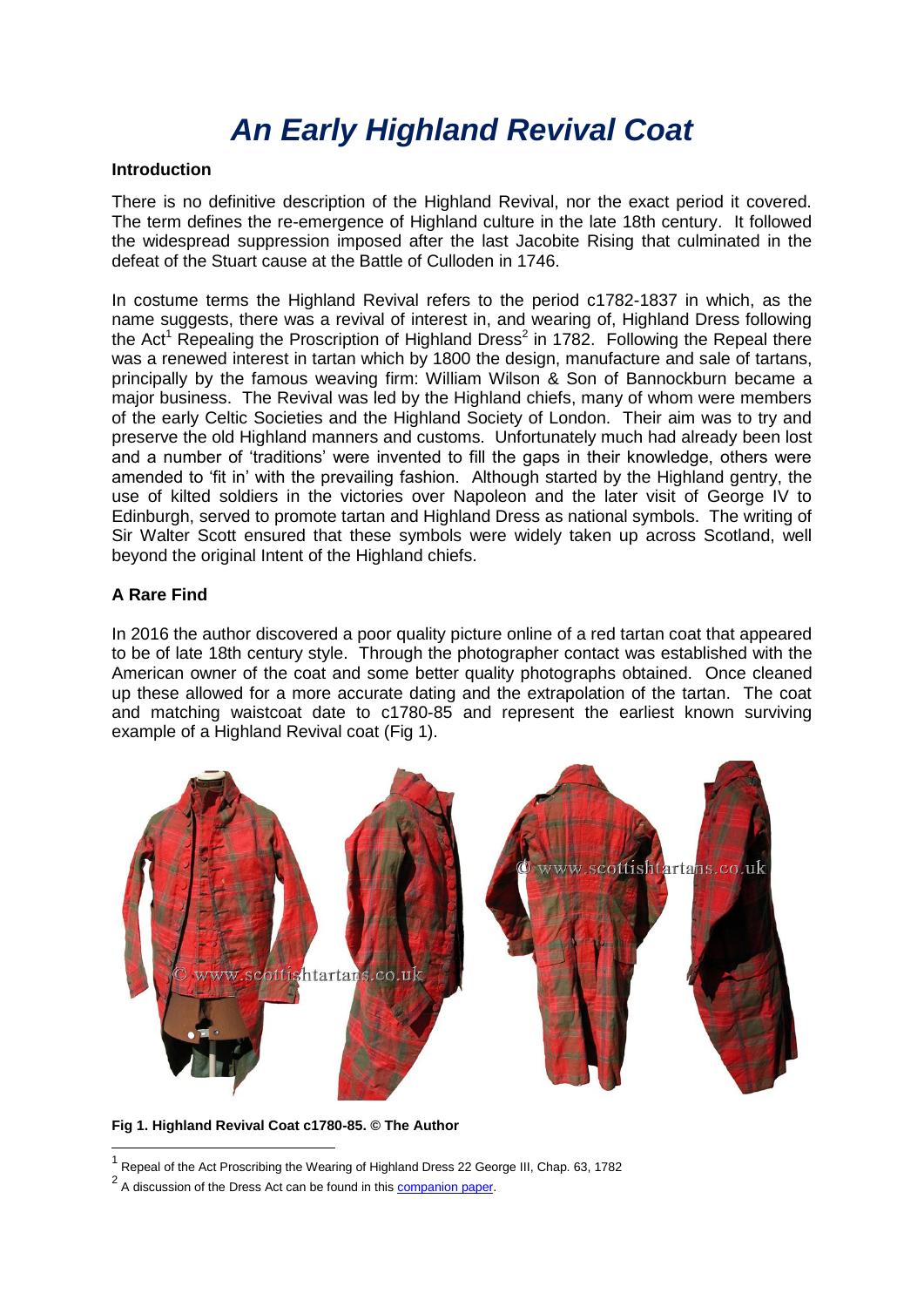The outfit, which included a kilt of a different tartan and later date (c1820), plus some nontartan items were purchased from a Nottingham based auctioneers<sup>3</sup> in 2008<sup>4</sup>. The outfit and other items were described as *coming from a Scottish Estate* but there was no indication of which estate and subsequent enquiries by the author were unable to identify the source.

# **A Tartan Suit**

Surviving tartan clothes that pre-date 1800 are rare. This coat and waistcoat date to c1780-85 and is the oldest known Highland Revival outfit. The fact that the lot included a later kilt could be taken as evidence that there was originally a matching kilt, however it's equally possible that the coat was worn with buff breeches which were fashionable at the time. Stylistically the outfit is typical of a late  $18<sup>th</sup>$  Frock Coat. Features include: a pointed turndown collar; 10 covered buttons on a curved front line; squared off tails; 2 square covered button cuffs;



**Fig 2. Highland Revival Waistcoat c1780-85. © The Author**

rectangular matched pocket flaps; pleated rear vents with 2 covered buttons; linen interior and sleeve linings. The accompanying waistcoat has 9 rows of paired buttons; a stand-up collar; 2 matched pockets and black linen back with 3 ties (Fig 2).



**Fig 3. Back showing mismatched pattern. © The Author**

 The suit is beautifully tailored and obviously professionally made with the tartan cut and sewn horizontally in the traditional Highland fashion. However, whilst the tartan is matched on the front panels, it isn't in the sleeves and the pattern in the upper portion of the back is noticeably mismatched. Unusually, the central seam veers off to the right near the collar (Fig 3). This is the only example of mismatching of the tartan at the back of a coat that the author has ever encountered and the reason for it not obvious. There are a number of possible reasons including; that there was insufficient material to match the large pattern, that the maker had not worked with tartan before and had to 'fudge' the pattern, or possibly, that the original owner had some form of deformity.

### **The Tartan**

Before the introduction of aniline dyes in the mid-1850s red was the most expensive colour to produce with natural dyes. The inclusion of a large amount of red, particularly scarlet, in 18<sup>th</sup> century tartans was an indication of the original owner's wealth. Whilst the sett of this

<sup>3</sup> [www.mellorsandkirk.com](http://www.mellorsandkirk.com/)

<sup>&</sup>lt;sup>4</sup> The outfit in now in a private collection in the USA.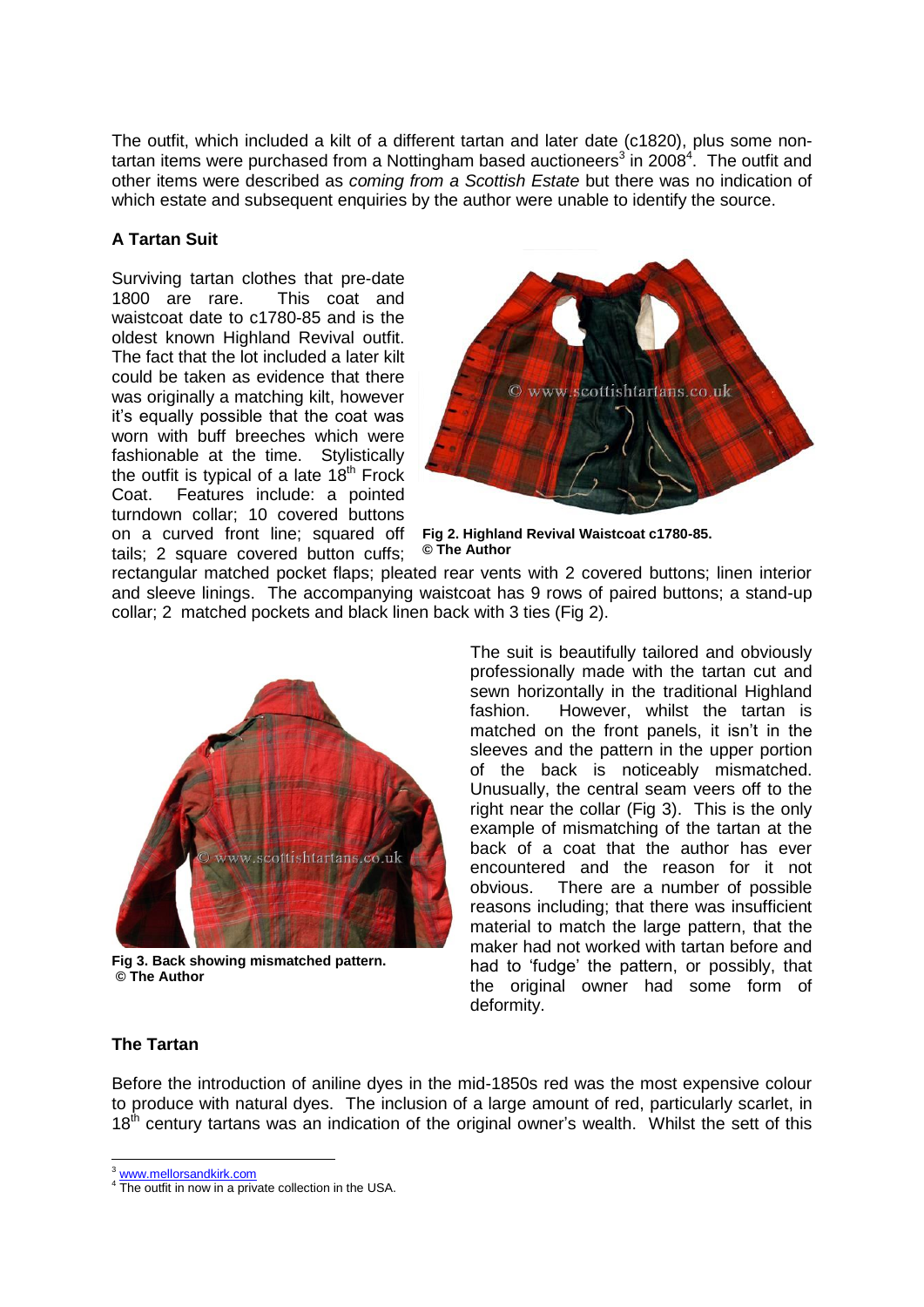suit is of a previously unknown tartan, the quality of the material and colours are consistent with the type of cloth and patterns woven by Wilsons of Bannockburn. The large sett and use of rose (pink) as a highlight shade is similar to a number of their early designs, all of which seem to have a basis in traditional plaid settings such as the early 18<sup>th</sup> century one from  $Lorn<sup>5</sup>$  (Fig 3).



**Fig 3. Comparison of an early tartan from Lorn, the Highland Revival coat and two Wilsons' patterns.**

These types of patterns all share a common structure that can be describes as alternating red grounds, one, usually smaller, enclosed by green bars (G-R-G), the other by blue bars B-R-B). In every case there is a triple green stripe centred on the red between the blue bars, the other red field is then 'decorated' with fine over-stripes of various colours. The coat's tartan has an unusual arrangement of four evenly spaced stripes on the second red ground (Fig. 4).



 **Fig 4. The tartan of the Highland Revival suit. © The Author**

<sup>-&</sup>lt;br><sup>5</sup> An early 18<sup>th</sup> century plaid at Dunollie.